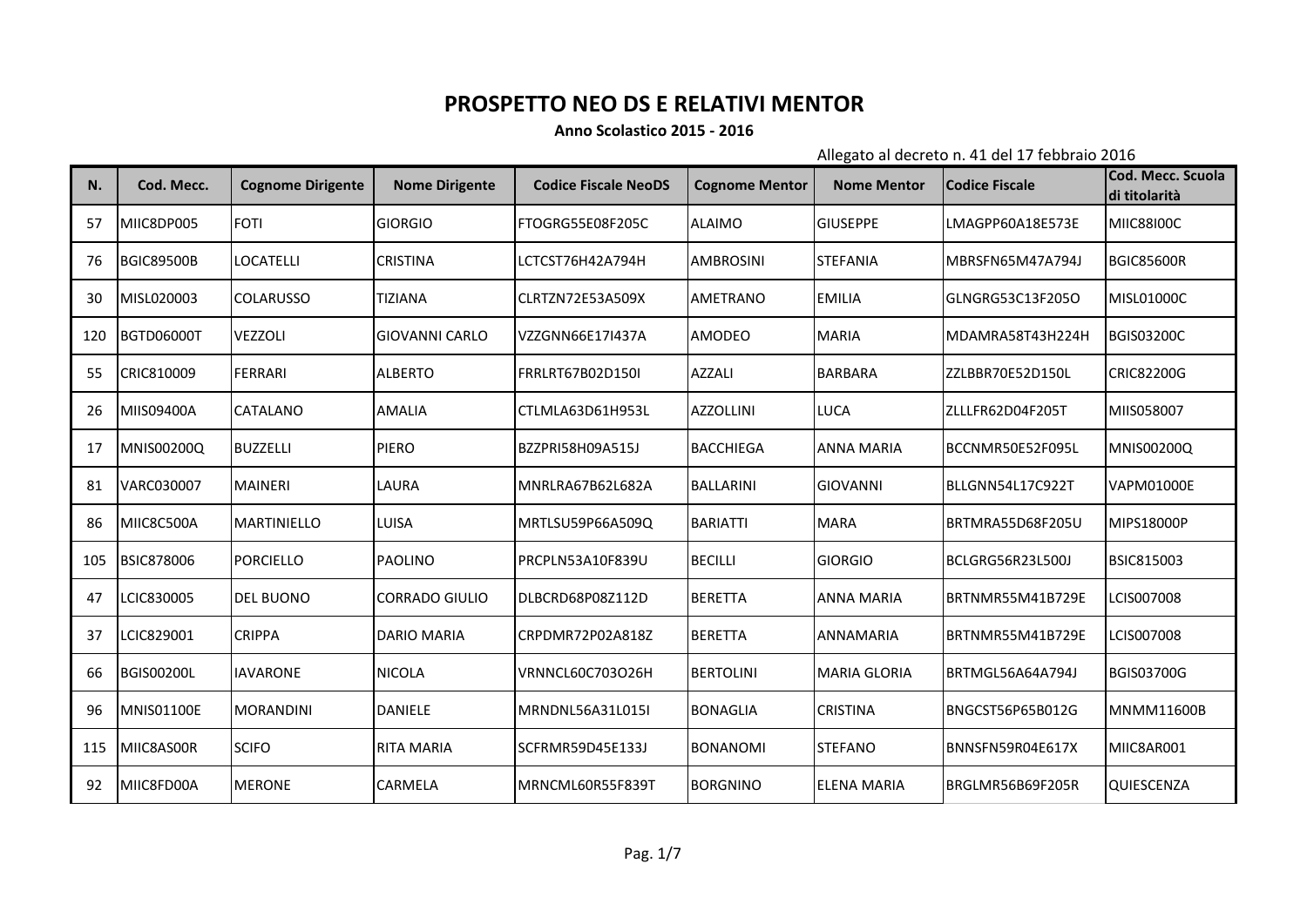| 42  | BSIS029005        | D'ANNA               | <b>FRANCESCA</b>    | DNNFNC53H60G273C | <b>BOSELLI</b>      | VENCESLAO             | BSLVCS59M02G149M  | BSRH02000T        |
|-----|-------------------|----------------------|---------------------|------------------|---------------------|-----------------------|-------------------|-------------------|
| 110 | <b>VAIC880006</b> | <b>RODARI</b>        | <b>DANIELA</b>      | RDRDNL58S53D946L | <b>BRIGNOLI</b>     | AMEDEA                | BRGMDA56D66E734B  | <b>VAIC82000E</b> |
| 53  | <b>BSIS03300R</b> | <b>FALCO</b>         | <b>VINCENZO</b>     | FLCVCN62C21B371D | <b>BUTTURINI</b>    | <b>ANTONIO</b>        | BTTNTN55R05D940L  | <b>BSIS00400R</b> |
| 14  | <b>BSIC85400N</b> | <b>BONIOTTI</b>      | MARIATERESA         | BNTMTR62E63B157C | <b>CACCAGNI</b>     | <b>MARIA</b>          | CCCMRA53P51B157B  | <b>BSIC83200R</b> |
| 51  | MIIC8A0002        | DI NUNZIO            | <b>SARA</b>         | DNNSRA74T49F205T | <b>CAFARELLI</b>    | <b>ROCCO RAFFAELE</b> | CFRRCR52P13B549S  | QUIESCENZA        |
| 63  | <b>MISL03000N</b> | <b>GORLA</b>         | <b>STEFANO</b>      | GRLSFN58R20G388W | <b>CALASCIBETTA</b> | <b>PIETRO</b>         | ICLSPTR51H09F205T | QUIESCENZA        |
| 78  | <b>COIC84800L</b> | LULLI                | SONIA               | LLLSNO58T55E862C | <b>CALLIPO</b>      | <b>MARIA TERESA</b>   | CLLMTR63S65F537U  | <b>COIC80100B</b> |
| 77  | MIIC8DG00L        | LOPEZ                | <b>MARIA TERESA</b> | LPZMTR72P69G388S | <b>CAMERINI</b>     | <b>ROBERTO</b>        | CMRRRT52R03L690F  | QUIESCENZA        |
| 6   | <b>PVIC82500D</b> | <b>BARBISOTTI</b>    | <b>MARCO</b>        | BRBMRC69H17M109B | CAMERONE            | <b>AMBROGINA</b>      | CMRMRG53R64F754W  | QUIESCENZA        |
| 9   | MIIC8GF00L        | <b>BIONDO</b>        | <b>SALVATORE</b>    | BNDSVT64E06D514G | <b>CANNATELLI</b>   | <b>MARIA GAETANA</b>  | CNNMGT50C68I853K  | QUIESCENZA        |
| 112 | <b>BGIS03100L</b> | <b>SCAFFIDI</b>      | <b>CARMELO</b>      | SCFCML63A01B666K | CATTANEO            | <b>BENVENUTO</b>      | CTTBVN48S08L623P  | QUIESCENZA        |
| 27  | MIIC8AE005        | <b>CELSO</b>         | <b>ANNA MARIA</b>   | CLSNMR60A69F205M | CAVENAGHI           | <b>ANNA</b>           | CVNNNA65B42F704J  | MIIC8F700T        |
| 35  | LCIC82600D        | CRIMELLA             | RAFFAELLA MARIA     | CRMRFL71P43E151S | CAZZANIGA           | <b>RENATO</b>         | CZZRNT65H28A818Y  | <b>LCMM03900L</b> |
| 103 | <b>BGPS17000D</b> | PERGAMI              | <b>FRANCESCA</b>    | PRGFNC62R54A794G | <b>CEFIS</b>        | <b>ERNESTO</b>        | CFSRST52B10A794S  | <b>QUIESCENZA</b> |
| 41  | MIIC8ET00X        | D'AMBROSIO           | LAURA               | DMBLRA73L50F870W | <b>CIOCCA</b>       | <b>VITTORIO</b>       | CCCVTR56D27F205C  | MIIC89000V        |
| 48  | VAIC807004        | <b>DELLA MORETTA</b> | <b>SILVIA</b>       | DLLSLV68M53C933V | <b>CLERICI</b>      | EMANUELE              | CLRMNL55C23E753C  | <b>COIC83300V</b> |
| 29  | COIC85400X        | <b>COCQUIO</b>       | <b>FRANCESCO</b>    | CCQFNC61C16C933G | <b>COLOMBO</b>      | <b>ERMINIA</b>        | CLMRMN59A66F205T  | COPS04000G        |
| 113 | <b>BSIC844003</b> | <b>SCAGLIA</b>       | <b>RITA</b>         | SCGRTI62L51B157N | <b>COPPINI</b>      | <b>GIULIA</b>         | CPPGLI61H52A630Z  | <b>BSIC881002</b> |
| 20  | <b>PVIC80300L</b> | <b>CAMOLA</b>        | <b>MASSIMO</b>      | CMLMSM64E09L872S | CORNALBA            | <b>CATERINA</b>       | CRNCRN48C65C038B  | QUIESCENZA        |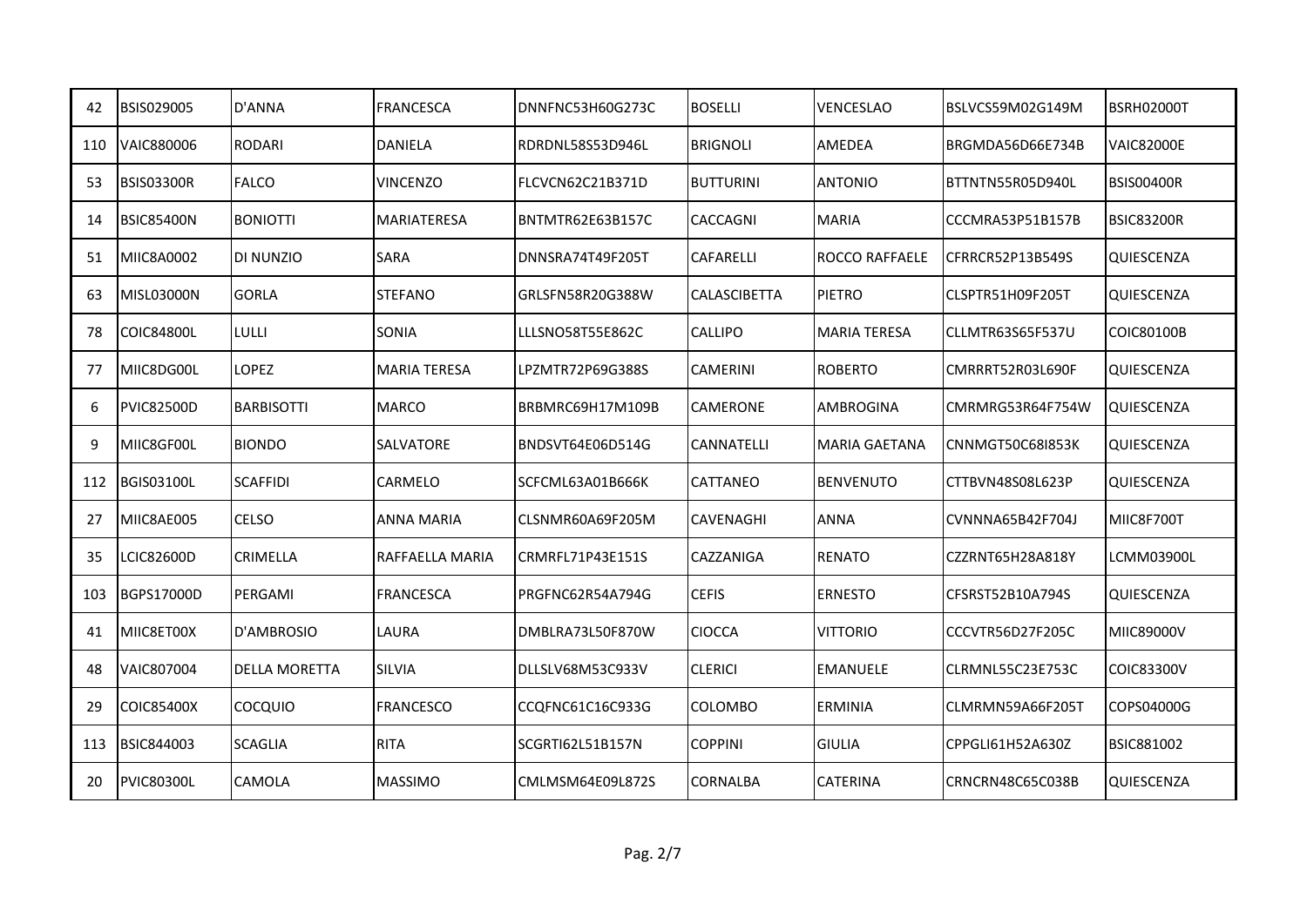| 75  | MIIC8A300D        | LIBRALATO          | <b>ELISABETTA</b>            | LBRLBT62L57E625Q        | <b>CUPPI</b>       | <b>CRISTINA</b>               | CPPCST62T65L762P | MIIC8A200N        |
|-----|-------------------|--------------------|------------------------------|-------------------------|--------------------|-------------------------------|------------------|-------------------|
| 64  | LOIC813005        | <b>GUERINI</b>     | <b>CATERINA</b>              | GRNCRN52T52H315M        | <b>DASTI</b>       | <b>ROMANO</b>                 | DSTRMN59T06L535W | <b>CRIC80500T</b> |
| 28  | MIC8D200D         | <b>CIANCIOSI</b>   | PAOLA SILVANA                | CNCPSL59L48I335L        | <b>DAVERIO</b>     | CARLA                         | DVRCRL52S64F205S | <b>QUIESCENZA</b> |
| 82  | MIIC8DX00L        | <b>MAIURANO</b>    | <b>ROAMARIA</b>              | MRNRMR51H58H703L        | <b>DEL BENE</b>    | <b>GIOVANNI</b>               | DLBGNN46R14E290F | QUIESCENZA        |
| 10  | PVIC822002        | <b>BOBBA</b>       | <b>ANNA</b>                  | BBBNNA60S65M109J        | <b>DEZZA</b>       | <b>FILIPPO</b>                | DZZFPP61M30G388A | PVIS00900Q        |
| 21  | <b>BGMM18600E</b> | <b>CANEPA</b>      | ALESSANDRA                   | CNPLSN67S64A944K        | DI SIPIO           | <b>GIUSEPPE</b>               | DSPGPP58C13I158O | <b>BGIC83500Q</b> |
| 124 | MIIS024004        | ZANGHERI           | <b>DANIELE</b>               | ZNGDNL62L07H294X        | <b>FALCO</b>       | <b>ANNAMARIA</b>              | FLCNMR53D42F704K | <b>MIIC8A5005</b> |
| 97  | MIIC8GC005        | ORIGGI             | <b>ANNA</b>                  | <b>RGGNNA66M43A940I</b> | <b>FERRI</b>       | <b>ANNA TERESA</b>            | FRRNTR63M60E734C | MIIC8A800L        |
| 83  | <b>CRMM04400D</b> | <b>MARIANI</b>     | <b>ALBERTO</b>               | MRNLRT65E11F205Q        | <b>FILARETO</b>    | <b>CARMINE</b>                | FLRCMN51B13H579F | <b>CRIS00600T</b> |
| 25  | LOIC80400A        | CASAGRANDE         | MARIA GRAZIA                 | CSGMGR64R70A741I        | <b>FIORINI</b>     | <b>LAURA</b>                  | FRNLRA62A41F205K | LOPM010008        |
| 16  | MIIC8FW002        | <b>BOVIO</b>       | <b>GIANPAOLO</b>             | BVOGPL64H17A479N        | <b>FRANCISETTI</b> | <b>MICAELA</b>                | FRNMCL55H44I968Y | MIIC8DZ008        |
| 43  | <b>BGIC81900T</b> | D'AVANZO           | <b>GIUSEPPINA</b>            | DVNGPP68D42G318O        | <b>FRANCO</b>      | <b>AMBROSI</b>                | MBRFNC54H22A794A | <b>BGIC83000L</b> |
| 79  | MNIC80200G        | <b>MAGNINI</b>     | <b>CATIA MARINA</b>          | MGNCMR62R58G185B        | <b>GANDINI</b>     | ANGELO                        | GNDNGL56P24C312S | <b>MNIC80800E</b> |
| 114 | <b>MIIC89100P</b> | <b>SCHIATTI</b>    | ALESSANDRA                   | SCHLSN64L66D286M        | GARBAGNA           | LAURA EVELINA                 | GRBLVL53P42F205L | MIIC8EZ00V        |
| 5   | MIIC8CR006        | <b>BALDASSARRE</b> | <b>GIUSEPPE</b>              | BLDGPP58L29F839I        | <b>GATTI</b>       | <b>ANDREA MARINO</b><br>LUIGI | GTTNRM55L05F205J | <b>MIIS05400X</b> |
| 102 | MIIC8AT00L        | PECCHIA            | ANGELA FRANCA<br><b>ANNA</b> | PCCNLF57B42A508P        | <b>GERMANI</b>     | <b>TIZIANA</b>                | GRMTZN54H57F205C | QUIESCENZA        |
| 111 | MIIC8EM00Q        | <b>RUBERTO</b>     | <b>STEFANIA</b>              | RBRSFN72T43D332T        | <b>GERMANI</b>     | <b>TIZIANA</b>                | GRMTZN54H57F205C | QUIESCENZA        |
| 84  | <b>BSIC89100L</b> | <b>MARINARO</b>    | MARIAROSARIA                 | MRNMRS71S51L259O        | <b>GHIO</b>        | MARIAGRAZIA                   | GHIMGR55E66B157A | <b>BSIC885009</b> |
| 85  | BGIC868003        | <b>MARTIN</b>      | <b>MASSIMILIANO</b>          | MRTMSM64P12Z110K        | <b>GIBELLINI</b>   | VANDA                         | GBLVND56D54A794J | <b>BGIC86400Q</b> |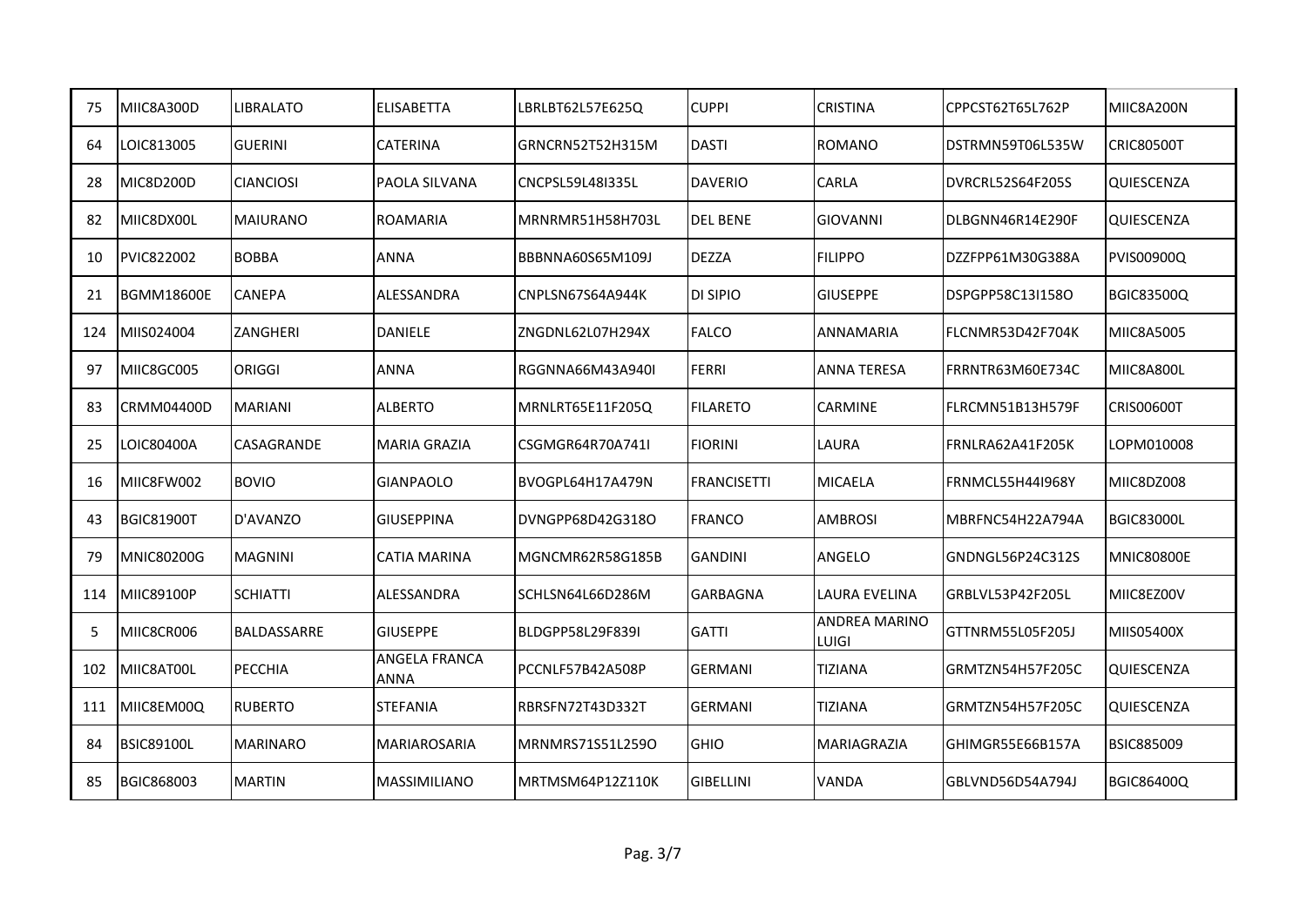| 69  | <b>BGIC81400P</b> | <b>IULIANO</b>      | <b>ANTONIETTA</b>      | LNINNT60H65H703O        | <b>GINESI</b>      | VIRGINIA              | GNSVGN62D61B393N | <b>BGIC840007</b> |
|-----|-------------------|---------------------|------------------------|-------------------------|--------------------|-----------------------|------------------|-------------------|
| 99  | BGIC832008        | <b>PALOSCHI</b>     | <b>LUDOVICA</b>        | PLSLVC60D41B157U        | <b>GIPPONI</b>     | <b>IRMA</b>           | GPPRGS55L42D672O | <b>BGIC85800C</b> |
| 109 | <b>LCIC80800X</b> | <b>RIZZINI</b>      | <b>ROBERTA</b>         | RZZRRT64L41D416Z        | <b>GIRAUDO</b>     | <b>CHIARA</b>         | GRDCHR63S53D742Q | LCIC815003        |
| 39  | PVIC81000Q        | <b>DALLOCCHIO</b>   | <b>UMBERTO</b>         | DLLMRT65B25L304T        | <b>GRASSI</b>      | <b>OTTAVIANO</b>      | GRSTVN51H05E662E | <b>PVIC83100R</b> |
| 95  | <b>PVIC83100R</b> | <b>MONTAGNA</b>     | <b>GIOVANNA</b>        | MNTGNN60C66L872L        | <b>GRASSI</b>      | <b>OTTAVIANO</b>      | GRSTVN51H05E662E | PVIC835004        |
| 68  | MIRC300004        | <b>ISPANO</b>       | <b>LIVIA</b>           | SPNLVI52S51E801B        | <b>INDINIMEO</b>   | <b>ANNAMARIA</b>      | NDNNMR52A45F205R | MITF070009        |
| 70  | MIIS082004        | <b>IZZUTI</b>       | ANGELA                 | ZZTNGL74B50E716J        | <b>INDINIMEO</b>   | <b>ANNAMARIA</b>      | NDNNMR52A45F205R | MITF070009        |
| 22  | PVIS007004        | <b>CANEVARI</b>     | <b>AGNESE NADIA</b>    | CNVGSN62R44G388H        | LAZZARONI          | <b>DANIELA</b>        | LZZDNL53E66M109J | <b>PVPS02000X</b> |
| 33  | BSIC8AN003        | <b>CONZADORI</b>    | <b>MARIA MADDALENA</b> | CNZMMD70S52D150S        | <b>LEORATI</b>     | <b>PATRIZIA</b>       | LRTPRZ60L51C118Z | <b>BSIC849006</b> |
| 80  | <b>VAIC835008</b> | <b>MAIERON</b>      | <b>FRANCESCO</b>       | MRNFNC66P15L682D        | <b>LESICA</b>      | <b>CLAUDIO</b>        | LSCCLD56M17F356T | <b>VAIC83700X</b> |
| 108 | VAIC836004        | <b>RESIDORI</b>     | <b>GIAN PAOLO</b>      | RSDGPL61H27B898X        | <b>LESICA</b>      | <b>CLAUDIO</b>        | LSCCLD56M17F356T | <b>VAIC83700X</b> |
| 60  | MIIC8GG00C        | <b>GATTI COMINI</b> | <b>GIANCARLA</b>       | GTTGCR59C71G388U        | <b>MANSI</b>       | <b>MONICA BARBARA</b> | MNSMCB74E43F205V | <b>MIIC88500B</b> |
| 58  | MIIC8DV001        | <b>GAJOTTI</b>      | PAOLA                  | GJTPLA50R60D621B        | <b>MAROGNOLI</b>   | <b>GABRIELE</b>       | MRGGRL52R18F205L | QUIESCENZA        |
| 106 | BSIS001009        | <b>PUGLIESE</b>     | <b>ROBERTA</b>         | PGLRRT60E57F839V        | <b>MARTINI</b>     | <b>MARIO</b>          | MRTMRA50C12M184S | QUIESCENZA        |
| 15  | <b>BSIC88200T</b> | <b>BORTOLOTTI</b>   | <b>NORMA</b>           | BRTNRM56P67G959G        | <b>MASSETTI</b>    | <b>ENRICA</b>         | MSSNRC53S60G170Q | <b>BSIC88900L</b> |
| 87  | BSIC856009        | <b>MARTINUZ</b>     | <b>ALBERTO</b>         | MRTLRT62S15B157X        | <b>MASSETTI</b>    | <b>ENRICA</b>         | MSSNRC53S60G170Q | <b>BSIC88900L</b> |
| 122 | <b>BGIC81300V</b> | <b>VITALI</b>       | NICOLETTA              | VTLNLT61R61A794E        | <b>MASTROROCCO</b> | <b>LUCIANO</b>        | MSTLCN57C04G388X | <b>BGIC80700G</b> |
| 56  | MIIS08300X        | <b>FIORELLINO</b>   | <b>MARISA</b>          | <b>FRLMRS52P69F839J</b> | <b>MERCANTE</b>    | <b>GIAN MARIO</b>     | MRCGMR52P21C382T | <b>QUIESCENZA</b> |
| 54  | MIIC899009        | FAZIO               | MARGHERITA             | FZAMGH60E68G273R        | <b>MERCURIALI</b>  | <b>GIORDANA</b>       | MRCGDN61B61F205H | MIIC897009        |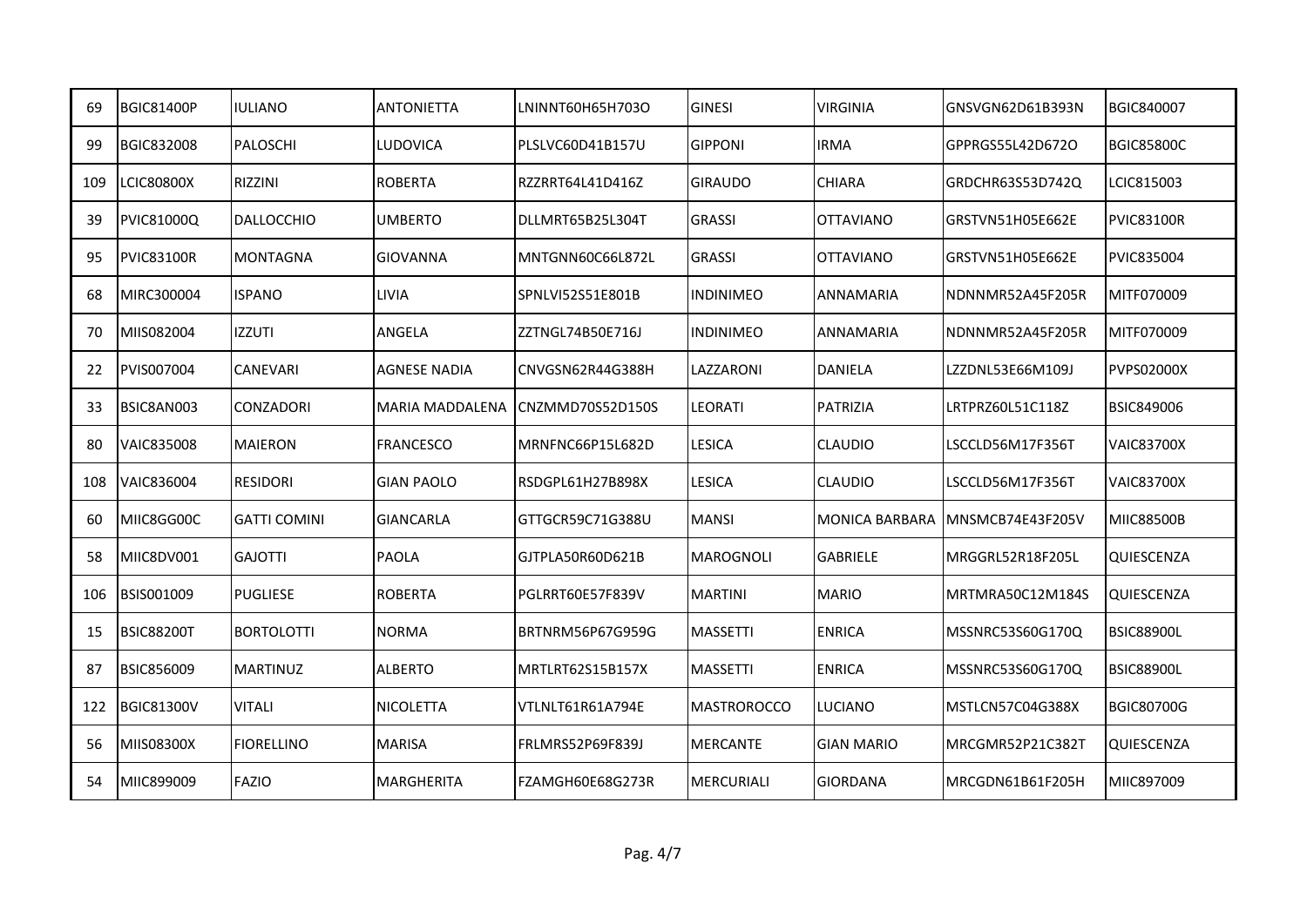| 1   | MIIC83C1003       | ANCORA             | <b>MILENA LUIGIA</b><br><b>MARIA</b> | NCRMNL52A45F205Z        | <b>MIELE</b>     | <b>AGOSTINO</b>         | MLIGTN52C14C976A | <b>MITN03000E</b> |
|-----|-------------------|--------------------|--------------------------------------|-------------------------|------------------|-------------------------|------------------|-------------------|
| 8   | MIPS26000A        | <b>BASSI</b>       | SILVIA                               | <b>BSSSLV63D59G388I</b> | <b>MIELE</b>     | <b>AGOSTINO</b>         | MLIGTN52C14C976A | MITN03000E        |
| 72  | <b>MIIS05100C</b> | <b>LAUTIZI</b>     | <b>FEDERICA</b>                      | LTZFRC74E53E783J        | <b>MIELE</b>     | <b>AGOSTINO</b>         | MLIGTN52C976A    | MITN03000E        |
| 24  | <b>BGIC859008</b> | <b>CARFAGNO</b>    | <b>MARIA</b>                         | CRFMRA58E43F546D        | <b>MIGANI</b>    | <b>VERONICA</b>         | MGNVNC68L67M089X | BGIC818002        |
| 46  | BGSL01000T        | <b>DE GREGORIO</b> | <b>CALOGERO</b>                      | DGRCGR60D25G273N        | <b>MIGANI</b>    | <b>VERONICA</b>         | VRNMGN68L67M089X | BGIC818002        |
| 59  | <b>VAIC85000A</b> | <b>GASPARI</b>     | <b>SABRINA</b>                       | GSPSRN72M64L682K        | <b>MILANESI</b>  | <b>WALTER PIERLUIGI</b> | MLNWTR50B19B805O | QUIESCENZA        |
| 19  | <b>BSIC89700G</b> | CALZAVACCA         | <b>GIUSEPPINA</b>                    | CLZGPP73R51E884G        | <b>MINERVINI</b> | <b>GIOVANNI</b>         | MNRGNN48M19F284G | QUIESCENZA        |
| 36  | VAPS020004        | <b>CRIPPA</b>      | <b>CLELIO</b>                        | CRPCLL54M07D286V        | <b>MOLESINI</b>  | <b>PAOLA</b>            | MLSPLA58D49C013U | MIPS120003        |
| 100 | VAPC040006        | PARABIAGHI         | <b>MARIO FRANCO</b>                  | PRBMFR58S03F205V        | <b>MONOPOLI</b>  | <b>MICHELE</b>          | MNPMHL57L17A883U | MIPC040008        |
| 18  | LOIC80100V        | CACCAMO            | <b>DEMETRIO</b>                      | CCCDTR60S29H224P        | <b>MORONI</b>    | <b>GIUSEPPINA</b>       | MRNGPP64B58I274V | LOPS010007        |
| 38  | MIIC8DD005        | D'ALFONSO          | <b>MARIA ROSARIA</b>                 | DLFMRS59R44H703N        | <b>MURARO</b>    | <b>FRANCESCO</b>        | MRRFNC64C28F205I | MIIC8EE00G        |
| 116 | MIIC80900T        | SPADANO            | <b>ASSUNTA</b>                       | SPDSNT52C68C114S        | <b>MUSSATI</b>   | <b>MARIA CRISTINA</b>   | MSSMCR50H68F955Z | QUIESCENZA        |
| 61  | MIIC8DU005        | <b>GENNARO</b>     | <b>BENEDETTA MARIA</b><br>CARMELA    | GNNBDT64L55C351A        | <b>NOSELLA</b>   | <b>GISELDA</b>          | NSLGLD54D49F205X | QUIESCENZA        |
| 98  | MIIC8B700B        | PALMA              | MARCELLA                             | PLMMCL67M52L219S        | NOSELLA          | <b>GISELDA</b>          | NSLGLD54D49F205X | QUIESCENZA        |
| 125 | MITF390005        | <b>ZINNO</b>       | SABRINA                              | ZNNSRN69D48F839P        | PAIANO           | <b>GIACOMO</b>          | PNAGCM51S01G136M | <b>QUIESCENZA</b> |
| 44  | COPM020003        | DE AGOSTINI        | PIERMICHELE                          | DGSPMC56T07L219S        | PALMUCCI         | <b>GIUSEPPE</b>         | PLMGPP48E13B858E | QUIESCENZA        |
| 11  | <b>BGIC82700R</b> | <b>BONACINA</b>    | <b>MARTA</b>                         | BNCMRT64C41F704M        | PALOSCHI         | <b>IRMA</b>             | PLSRMI52P60L400L | QUIESCENZA        |
| 34  | <b>MIIC87700C</b> | <b>COPPOLA</b>     | <b>ELEONORA</b>                      | CPPLNR59R48I163P        | <b>PARMA</b>     | <b>MARCO</b>            | PRMMRC53C18F205U | MIIS01900L        |
| 65  | MIMM0CE00B        | GUIDO              | <b>DANILO</b>                        | GDUDNL62R24A887S        | <b>PARMA</b>     | <b>MARCO</b>            | PRMMRC53C18F205U | MIIS01900L        |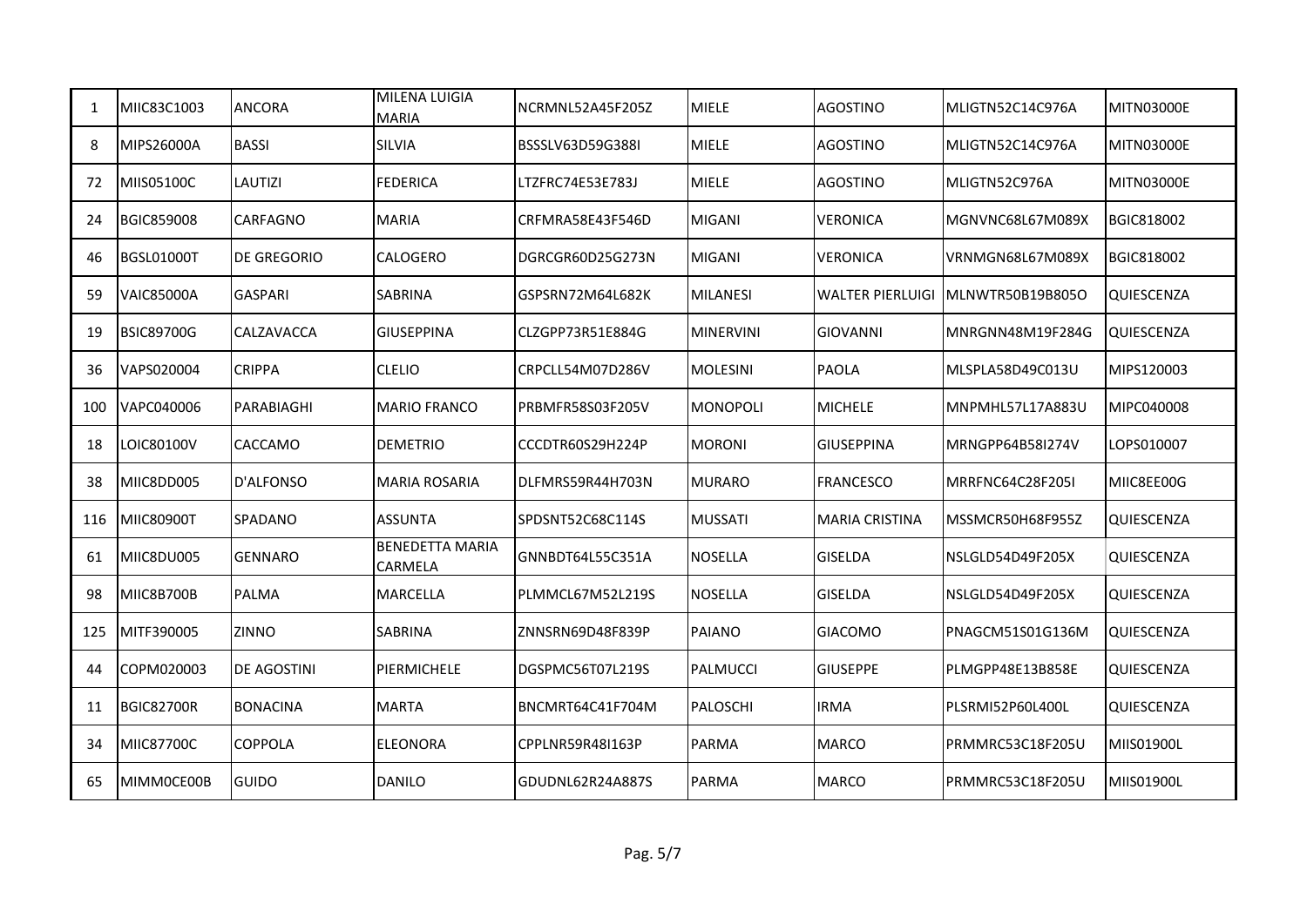| 3   | BGIC867007        | <b>ARMANNI</b>        | <b>FRANCESCA</b>      | RMNFNC61L64A794H | PERRI              | LUCIA            | PRRLCU74S70F112M | BGIC876002        |
|-----|-------------------|-----------------------|-----------------------|------------------|--------------------|------------------|------------------|-------------------|
| 74  | MITF21000B        | <b>LEO</b>            | ANNA MARIA            | LEONMR60R61F839O | <b>PESCE</b>       | <b>UMBERTO</b>   | PSCMRT65D24B860A | MITD400008        |
| 121 | COIC84100T        | <b>VISCONTI</b>       | PRIMULA               | VSCPML61A60H703C | <b>PIATTI</b>      | <b>RAFFAELLA</b> | PTTRFL69P41L682R | <b>COIC83600A</b> |
| 45  | MIIC880008        | <b>DE FELICE</b>      | <b>ANTONIA</b>        | DFLNTN52E47D696N | <b>PINARDI</b>     | <b>DANILA</b>    | PNRDNL51L63G535U | MIIC8FM00A        |
| 94  | MIIC8BB008        | <b>MINARDI</b>        | <b>SABINA</b>         | MNRSBN60L51G273P | <b>PISATI</b>      | <b>CLAUDIA</b>   | PSTCLD57E45F205J | <b>MICC88900P</b> |
| 117 | SOIC80300T        | <b>SPECHENHAUSER</b>  | <b>BRUNO RICCARDO</b> | SPCBRN61P24B049H | <b>PORTA</b>       | LUISA ELENA      | PRTLLN58R45L175J | SOIC81800G        |
| 101 | MNIC812006        | <b>PAVESI</b>         | <b>MARIANNA</b>       | PVSMNN64B47E897O | <b>PRATI</b>       | <b>PAOLA</b>     | PRTPLA52H62C195Q | QUIESCENZA        |
| 12  | BGIC811007        | <b>BONAZZI</b>        | <b>ANNALISA</b>       | BNZNLS64S49A794G | <b>PUNZI</b>       | <b>UGO</b>       | PNZGUO57A23H221P | <b>BGPS05000B</b> |
| 32  | <b>MNIC83200B</b> | <b>CONSORTE</b>       | <b>NAIDA</b>          | CNSNDA54L64C632H | <b>RESMI</b>       | <b>UMBERTO</b>   | RSMMRT56B24E897G | MNIC820005        |
| 2   | PVIC801001        | <b>ANTALDI</b>        | <b>GIORGIA</b>        | NTLGRG73L43G536D | <b>RISOLI</b>      | <b>ANTONELLO</b> | RSLNNL63S11G535K | LOTA01000L        |
| 40  | LCIC80900Q        | D'ALVANO              | <b>PAOLO</b>          | DLVPLA62C01G793E | <b>RIVA</b>        | <b>MARIA PIA</b> | RVIMRP68H65E507U | <b>LCIC81900A</b> |
| 4   | LOIC806002        | <b>BADINI</b>         | LORENZA               | BDNLNZ68E53G535C | <b>RIZZI</b>       | <b>ANTONIA</b>   | RZZNTN69B41C816F | LOIS001003        |
| 118 | MIIC8GB009        | TARALLO               | <b>ANNA MARIA</b>     | TRLNMR72R42Z614N | <b>ROMEI</b>       | <b>ANNA</b>      | RMONNA53S43D612X | QUIESCENZA        |
| 71  | MIIC8FU00A        | LAMBERTI              | <b>ANNA</b>           | LMBNNA74H41H703S | <b>RONCARATI</b>   | <b>SERGIO</b>    | RNCSGM52C06F205Z | MIIC8B9003        |
| 62  | MIIC8D800C        | <b>GIURANNA</b>       | <b>FRANCESCA</b>      | GRNFNC64E50F205G | <b>ROVETTA</b>     | <b>RENATO</b>    | RVTRTL59A02F205G | MIIC8AZ009        |
| 67  | <b>BGIC84300P</b> | <b>INGLIMA</b>        | SALVATORE             | NGLSVT71L05A089M | <b>SCHENA</b>      | <b>GIORGIO</b>   | SCHGRG58L31A794K | <b>BGIC86000C</b> |
| 91  | BGIC824009        | <b>MERLINI</b>        | <b>PAOLO MARIO</b>    | MRLPMR66D25E100H | <b>SERMIDE</b>     | <b>GOFFREDO</b>  | SRMGFR53P06A794W | BGIC824009        |
| 90  | <b>MNIC80900A</b> | <b>MEDORO</b>         | ALESSANDRA<br>CAMILLA | MDRLSN59P52Z700N | SOGLIANI           | SANDRA           | SGLSDR61B60L826E | <b>MNIC83000Q</b> |
| 89  | BGIC891004        | <b>MASTROGIOVANNI</b> | <b>MARIA LUISA</b>    | MSTMLS67R59L736E | <b>SPAGNOLELLO</b> | <b>SALVATORE</b> | SPGSVT56D18B787W | <b>BGIC87300E</b> |